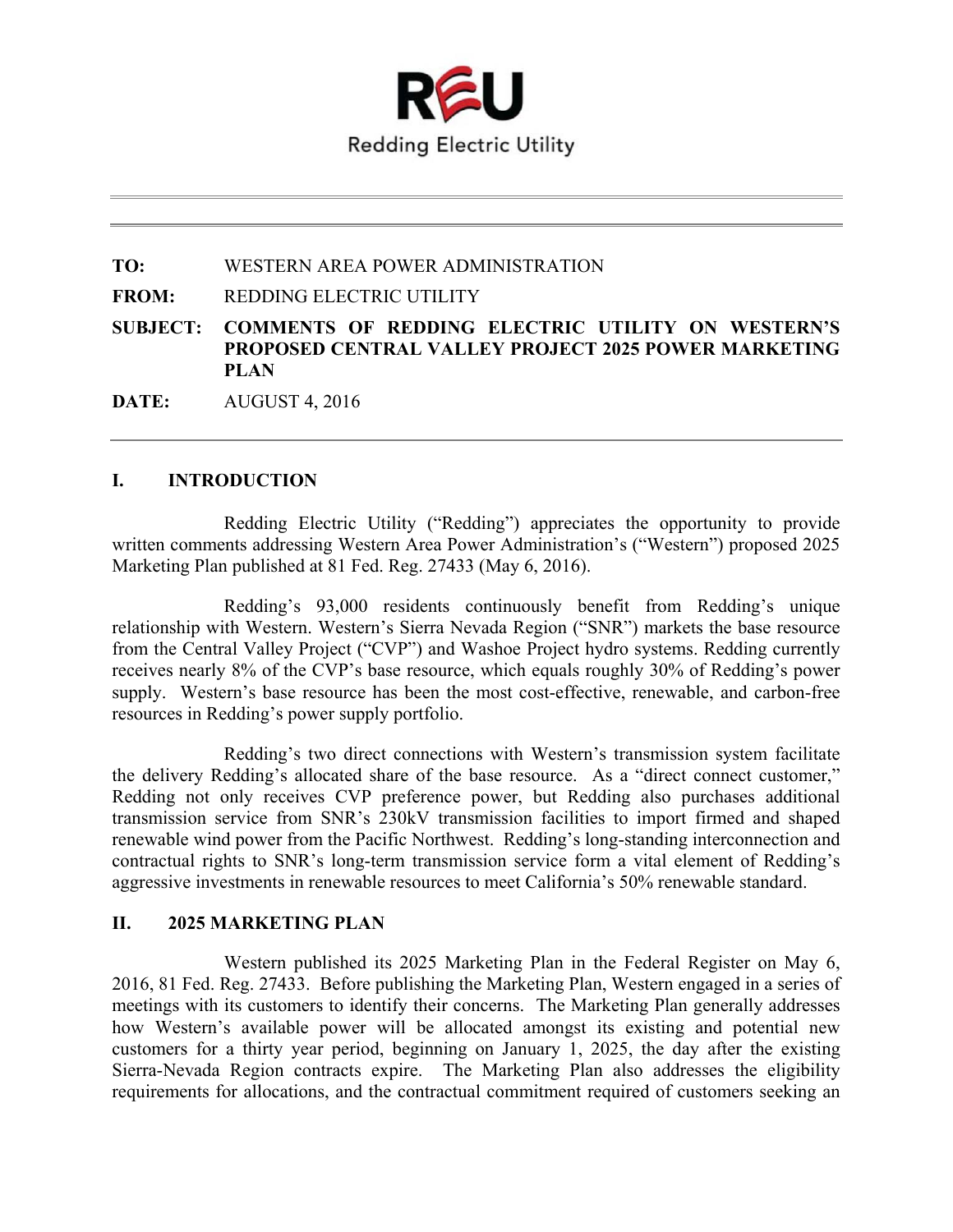allocation. While those contracts will expose customers to future Western rate determinations, those rates are not currently known, nor are the precise contract terms specified. However, the proposed plan would require customers to commit to pay for their allocated share of the Base Resource at whatever rate Western's future process determines, regardless of whether or not they need the power when it is available. (Marketing Plan Sections V(D), (F) and (G)).

## **III. REDDING'S COMMENTS**

Redding appreciates the efforts of Western's staff in formulating the Marketing Plan, and working with customers throughout the stakeholder process. Redding is generally supportive of the proposed Marketing Plan, but has concerns about the clarity of certain terms. The 30 year commitment has considerable financial and operational implications for Redding and its customers, making it imperative that the Marketing Plan be clear on the fundamental terms it imposes on customers.

Redding is supportive of Western's proposal to continue existing customers allocations at ninety-eight (98%) percent of the existing allocations. The existing customers have helped fund Western's system and rely on it for their power supply needs. Maintaining at least ninety-eight percent of the existing allocations ensures continuity for existing customers that want to continue receiving Western's power and related services. Western's commitment to explore requested custom products likewise provides needed certainty and continuity for existing customers, and provides an opportunity for customers to explore new means of utilizing the Base Resource and transmission assets managed by Western. Limiting the allocations to ninety-eight percent allows for the entry of new customers that may not have been able to receive allocations in prior marketing efforts. The efforts to spread the benefits will again be addressed in 2040, when existing allocations will be reduced by another one  $(1%)$  percent to form an additional pool for new allocations. Redding supports the proposed plan as it provides substantial continuity and certainty for existing customers while also fostering efforts to spread the benefits of the Central Valley Project and Washoe Project.

Redding supports Western's continued commitment to provide transmission services using the Central Valley Project transmission system. Redding also appreciates Western's commitment to make surplus transmission services available in a manner that aids and is beneficial to the Central Valley Project. As the proposed plan indicates, the services and rates for such services will be determined in the future. Redding encourages Western to continue exploring means to make the best use of its surplus transmission on all of its assets in the Central Valley Project, including the Pacific AC Intertie, and the Path 15 upgrade, in ways that minimize costs for the Central Valley Project, while honoring existing commitments to transmission customers.

Redding supports the concept of flexibility included in in the proposed plan. Western notes that the electric utility industry continues to evolve, and proposes flexibility to make changes in how the Base Resource is marketed if it is deemed to benefit Western and its customers. (Marketing Plan Section VIII) Western indicates that the changes would be implemented through negotiation and revisions to individual customer contracts. Redding supports the recognition of changes in the electric utility industry, and supports the proposed flexibility. As Redding understands it, the determination of a deemed benefit to Western and its